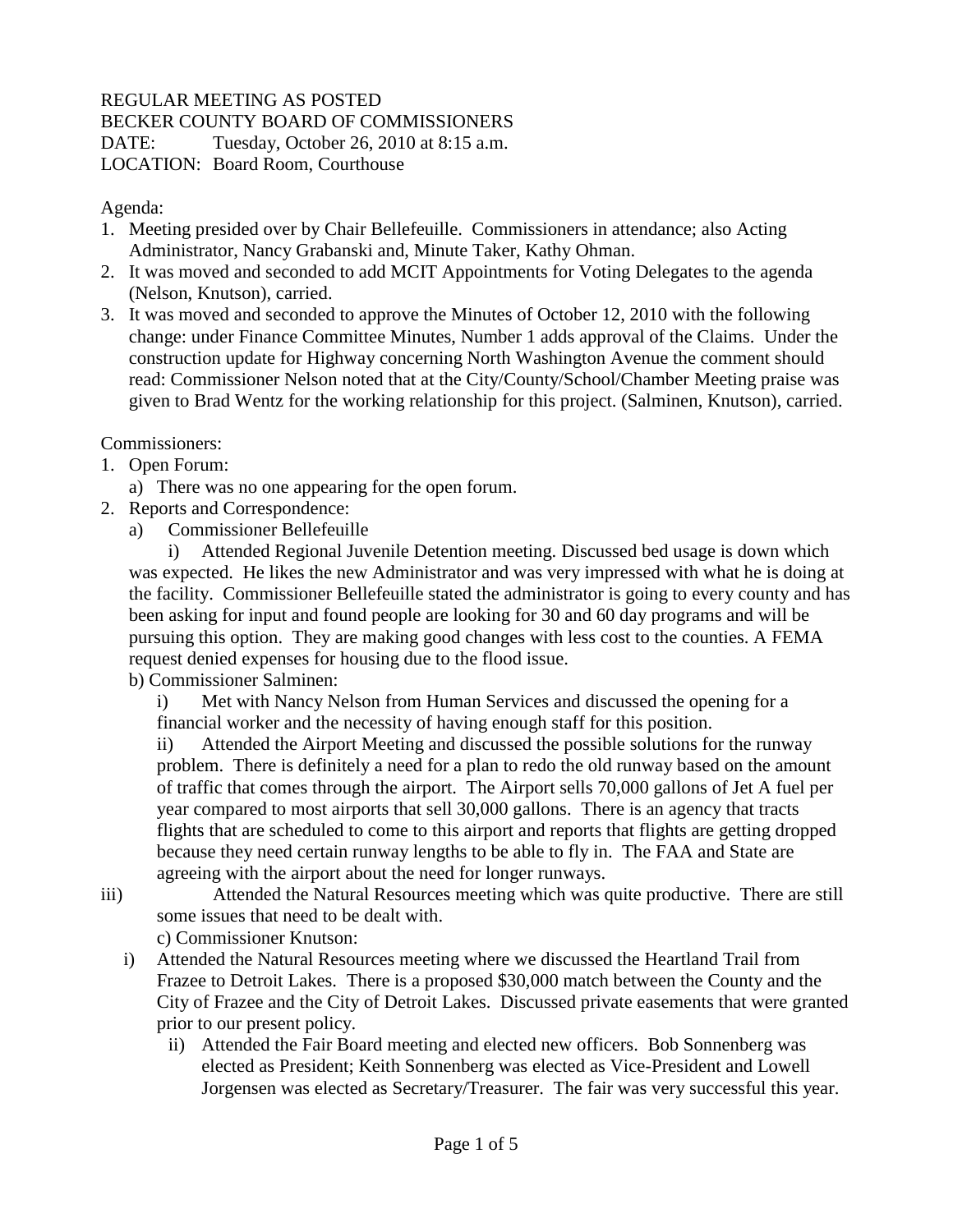Commissioner Knutson thanked the Fair Board for their hard work and they in turn thanked the Becker County Board for their support.

- d) Commissioner Schram:
	- i) Attended the West Central/Land of the Dancing Sky meeting in East Grand Forks where we reviewed the West Central on Aging Audit, reviewed the 2011 budget and discussed the desired outcome for the year 2011.
	- ii) Attended the Day Activity Center and reviewed the 2011 budget.
	- iii) Attended Labor/Management meeting where we discussed changing the internet usage by County Employees.
	- iv) Attended the Becker County Children's Initiative meeting.
- e) Commissioner Nelson:
	- i) Informed the Board that Cecil Bergquist, a long time former Board Member, passed away on Saturday.
	- ii) Announced there was an AMC Meeting and a new Executive Director was hired.
	- iii) It was moved and seconded that Commissioners attending the AMC meeting in Glenwood on Friday the 29 may do so with per diem and mileage paid. (Knutson, Nelson), carried.
	- iv) Attended the Lake Agassiz Regional Library meeting. The Director is looking into hiring an assistant. She is looking at reorganizing her staff to make it more functional and stay within budget and wanted approval to continue moving in that direction.
	- v) Attended Becker County Soil and Water meeting. Discussed the five year water plan which is very critical for funding. In the five year water plan it addresses the necessity to have a water specialist to give solutions for shorelines etc. Soil and Water is doing a pilot program on Big Sugarbush Lake where a landowner wants to find a solution to maintain the soil on a steep bank. They have planted native grasses to help preserve the soil.
	- vi) Attended the meeting on recycling that was presented by Steve Skoog, Sandy Gunderson and Dean Haverkamp. They gave an excellent presentation and discussed going to dumpsters instead of sheds. They received many excellent suggestions from the people that attended the meeting.
- 3. Commissioners Appointments:
	- a) It was moved and seconded to appoint Commissioner Nelson as a voting delegate to MCIT. (Knutson, Salminen), carried.
	- b) It was moved and seconded to appoint Commissioner Schram as an alternate delegate to MCIT. (Knutson, Nelson), carried.
- 4. Auditor-Treasurer License & Permits:
	- a) It was moved and seconded to approve Resolution 10-10-2C for the gambling permit to the Frazee Lions Club for operations at Charlie's Bar & Supper Club in Height of Land Township. (Knutson, Schram), carried.
	- b) It was moved and seconded to approve the new tobacco license to Joanie L. Anderson at the Snellman Store in Wolf Lake Township. (Nelson, Schram), carried.
	- c) It was moved and seconded to approve the tobacco license annual renewals to Richard B. Sherbrooke for Cormorant Store Inc. in Cormorant Township; Peggy Branstrom for Osage Bait & Tackle in Osage Township; Daryl Moran Sr. for Chief Corner Store in Pine Point Township; Matthew L. Anderson for Tri-lakes Roadhouse Bar & Grill in Cormorant Township; Aaron A. Aslesen for Lakes Corner Liquors in Erie Township; Community Coops of Lake Park-C Store in Lake Park Township; Roger L. Nelson for Elbow Lake Store &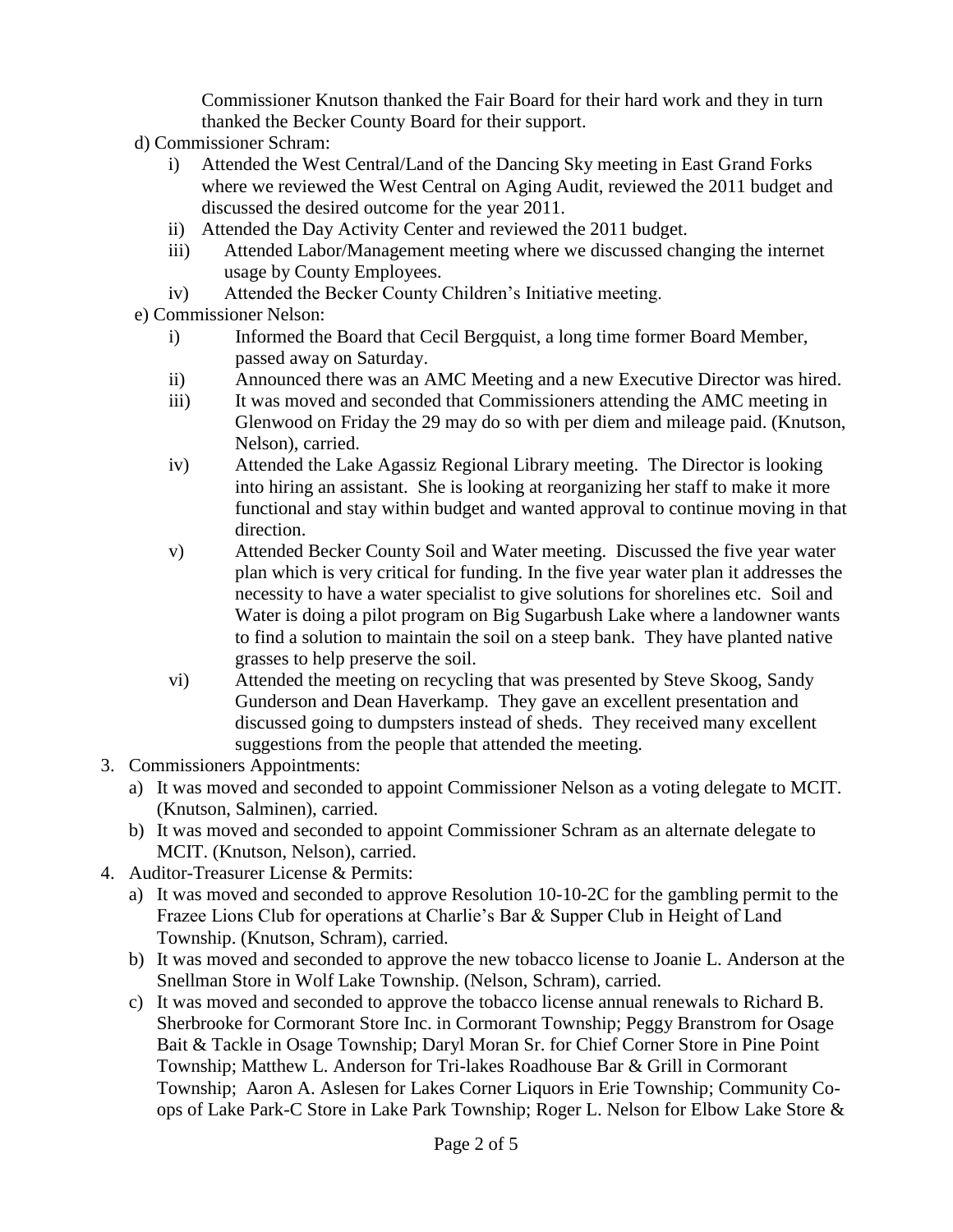Bar in Round Lake Township; Lance P. Highman for Northern Inn in Toad Lake Township; Michelle Marie Shave for Osage Convenience & Service LLC in Osage Township; Jody A. Beaudine for Lakes One Stop Shop in Cormorant Township; Shirley A. Kalberer for County 6 Gas & Bait in Lake View Township; Bill D. Christlieb for Osage Country Market in Osage Township; Delheln Inc. for Randy's Lake Eunice in Lake Eunice Township; Patricia J. Maloney for The Cormorant Pub Inc in Cormorant Township; Randy Blanford for Tamarac Resort & Campground in Sugar Bush Township; Timothy J. Eischens for Two Inlets Country Store in Two Inlets Township; and Rayna L. Tucker, Northwoods Recreation LLC for Ice Cracking Lodge in Round Lake Township. (Salminen, Knutson), carried.

Finance Committee Minutes, Ryan Tangen presented:

- 1. It was moved and seconded to approve the Claims, the additional claim for a payment to TDS in the amount of \$1,303.96along with the over 90 day claims (1) Solutions in the amount of \$696.39 (2) Lake Agassiz Regional Library in the amount of \$75,583.75 (3) Office Depot in the amount of \$243.28 (4) MN County Attorneys in the amount of \$40.61; and the Auditor's Warrants for 9/28/2010 in the amount of \$18,605.67 and for 10/05/2010 in the amount of \$336,309.42 (Salminen , Nelson), carried
- 2. The Human Services claims were reviewed and it was recommended to approve as presented.
- 3. It was recommended by the Finance Committee to approve when presented to accept the low bid received from Perkins Inc. for two squad cars.
- 4. It was recommended by the Finance Committee to approve when presented the low quote from L & M Supply for brushing equipment used by STS.
- 5. It was recommended by the Finance Committee to approve when presented the request by Mr. Lohmeier to advertise for bids for the 2012 tree seedling production contract.
- 6. It was recommended by the Finance Committee to approve when presented a three year contract with the DNR for the Frazee Lions Park at the price of \$50.00 per year and to authorize Mr. Lohmeier to enter into the agreement.
- 7. It was recommended by the Finance Committee to approve when presented the low bid from Sanitation Products for 250 recycling dumpsters.
- 8. It was recommended by the Finance Committee to approve when presented the low bid from Sanitation Products for a front loading compactor truck.
- 9. It was recommended by the Finance Committee to approve when presented Resolution 10-10- 2A for a request for a Part Time Social Worker.
- 10. It was recommended by the Finance Committee to approve when presented Resolution 10-10- 2B for a request for a Financial Worker.
- 11. It was moved and seconded to accept the Cash Comparison and Investment Summary for September. (Nelson, Knutson), carried
- 12. It was recommended by the Finance Committee to approve when presented the annual Select Account contract for around \$500.00 for managing the VEBA account.

Assessor, Steve Skoog Presented:

1. It was moved and seconded to approve the abatement for PIN 29.0009.000 in Silver Leaf Township for \$104.00. (Knutson, Salminen), carried.

Environmental Services, Steve Skoog Presented:

1. It was moved and seconded to approve Option A to purchase Recycling Dumpsters from Sanitation Products for the low bid of \$307,257.50 and to give authorization to Steve Skoog to negotiate a change order relating to lids up to \$4,000. (Salminen, Nelson), carried.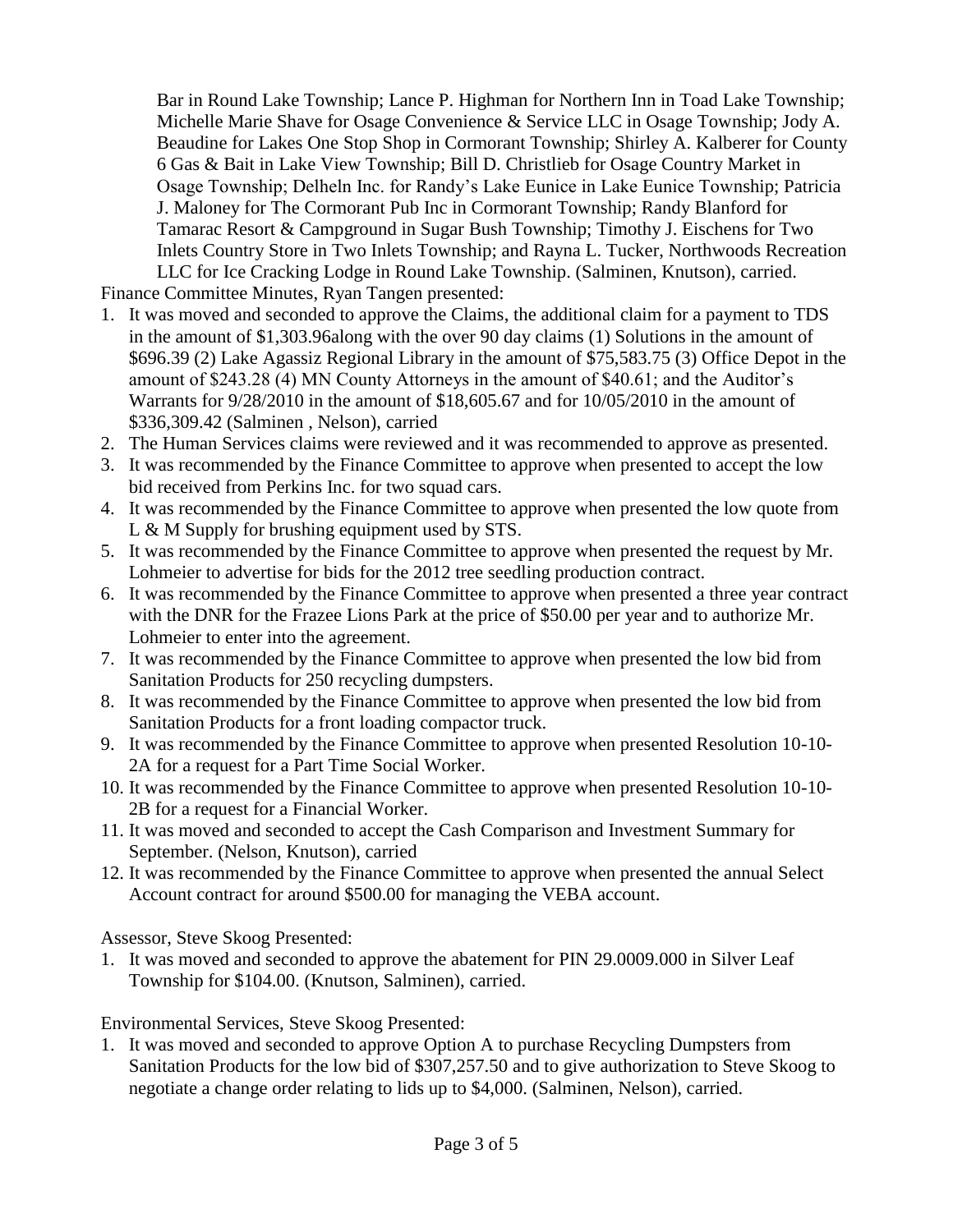2. It was moved and seconded to approve Option A to purchase a front loading compactor truck with tag axle for the low bid of \$202,096.00 from Sanitation Products Inc. and to eliminate the autolube for a reduction of \$4,000 leaving an end purchase of \$198,096.00. (Salminen, Nelson), carried.

Annual Audit Exit Interview:

- 1. It was moved and seconded to amend the agenda to move the Audit Exit Interview to 11:15. (Knutson, Nelson), carried.
- Human Resources, Nancy Grabanski presented:
- 1. It was moved and seconded to continue with the current structure of the Select Account Agreement . (Nelson, Knutson), carried.

Human Services, Nancy Nelson presented:

- 1. It was moved and seconded to add Public Health Assurances and Agreement to the Human Services Agenda. (Nelson, Knutson), carried.
- 2. It was moved and seconded to approve Resolution 10-10-2A to hire a Part Time Social Worker. (Salminen, Schram), carried.
- 3. It was moved and seconded to approve Resolution 10-10-2B to hire a Financial Worker. (Schram, Salminen), carried.
- 4. It was moved and seconded to accept the Adult Services Report. (Salminen, Knutson), carried.
- 5. It was moved and seconded to accept the Child and Family Services Report. (Salminen, Schram), carried.
- 6. It was moved and seconded to accept the Financial Assistance Report. (Salminen, Schram), carried.
- 7. It was moved and seconded to approve the Human Services Claims. (Salminen, Knutson), carried.
- 8. It was moved and seconded to approve the Public Health Assurances and Agreement. (Salminen, Schram), carried.
- 9. It was moved and seconded to accept the Community Health Report. (Salminen, Knutson), carried.
- 10. It was moved and seconded to approve the Community Health Claims. (Salminen, Knutson), carried.
- 11. It was moved and seconded to accept the Transit Ridership Report (Salminen, Schram), carried
- 12. It was moved and seconded to approve the Transit Ridership Claims. (Salminen, Knutson), carried.
- 13. Nancy Nelson reported an increase in the number of cases of Hepatitis C in Becker County. The State Department of Health is investigating how it is being transmitted. They feel there are carriers that are symptom free so are unaware they have the disease.

Planning and Zoning, Patty Swenson Presented:

1. Planning Commission Recommendations from October 19, 2010.

a) First Order of Business: Stoeffel and Sandra Reitsman. It was moved and seconded to concur with the Planning and Zoning Committee to approve a conditional use permit to construct a 182 foot wind turbine with a 15 feet by 15 feet triangular base based on the fact that it meets the criteria of the Ordinance. (Salminen, Knutson), carried.

b) Second Order of Business: Chis Pederson. It was moved and seconded to concur with the Planning and Zoning Committee to approve a certificate of survey for three (3) tracts (74200 square feet, 43600 square feet, 43900 square feet) with a remnant tract of approximately 18.8 acres and approve a change of zone from agricultural to residential for the three (3) tracts of land with the